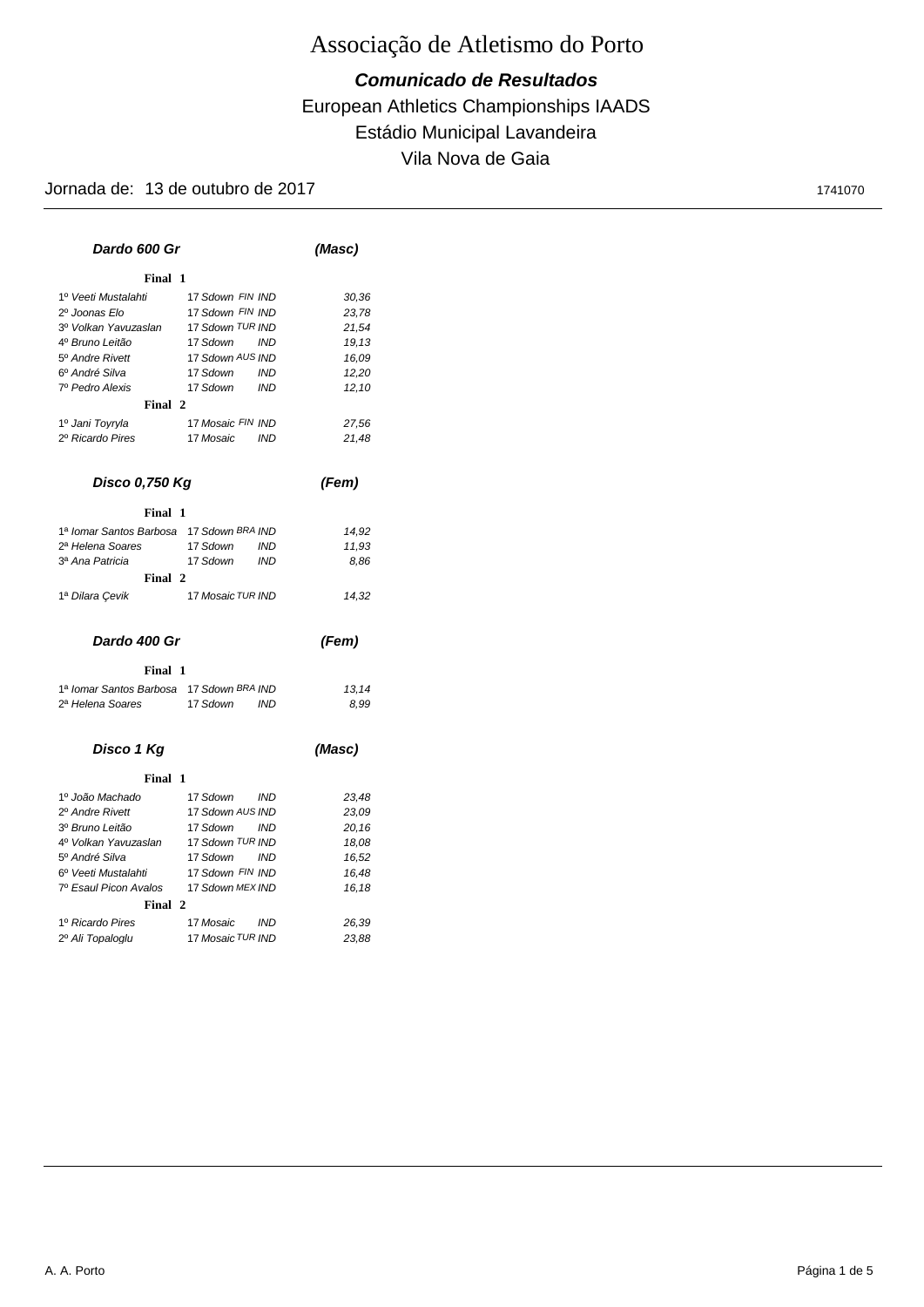European Athletics Championships IAADS *Comunicado de Resultados* Estádio Municipal Lavandeira Vila Nova de Gaia

|                                                  | 1500 metros marcha<br>(Fem) |                          | Lançamento Peso-3Kg | (Fem)                                    |                                                  |              |
|--------------------------------------------------|-----------------------------|--------------------------|---------------------|------------------------------------------|--------------------------------------------------|--------------|
| Final 1                                          |                             |                          |                     | Final 1                                  |                                                  |              |
| 1ª Helena Soares                                 | 17 Sdown                    | <b>IND</b>               | 12 46,52            | 1ª Charlote Cox                          | 17 Mosaic GBR IND                                | 3,98         |
| 2ª Ana Patricia                                  | 17 Sdown                    | <b>IND</b>               | 19 02,41            |                                          |                                                  |              |
|                                                  |                             |                          |                     |                                          | Lançamento Peso-4Kg                              | (Masc)       |
| 1500 metros marcha                               |                             |                          | (Masc)              | Final 1                                  |                                                  |              |
| Final 1                                          |                             |                          |                     | 1º João Machado                          | 17 Sdown<br><b>IND</b>                           | 8,49         |
| 1º André Silva                                   | 17 Sdown                    | <b>IND</b>               | 11 10,35            | 2º Veeti Mustalahti                      | 17 Sdown FIN IND                                 | 8,08         |
| 2º Pedro Alexis                                  | 17 Sdown                    | <b>IND</b>               | 12 2 2,22           | 3º Eliel Nikkola                         | 17 Sdown FIN IND                                 | 7,14         |
| 3º Bruno Leitão                                  | 17 Sdown                    | <b>IND</b>               | 13 32,91            | 4º Mikael Undrom                         | 17 Sdown SWE IND                                 | 6,77         |
| Final 2                                          |                             |                          |                     | 5º Nicolas Virapin                       | 17 Sdown FRA IND                                 | 6,52         |
| 1º Francisco Gouveia                             | 17 Mosaic                   | <b>IND</b>               | 11 36,74            | 6º Nelson Silva                          | 17 Sdown<br><b>IND</b>                           | 6,45         |
|                                                  |                             |                          |                     | 7º Ricardo Vieira                        | <b>IND</b><br>17 Sdown                           | 5,17         |
|                                                  |                             |                          |                     | 8º Mark Palmer                           | 17 Sdown GBR IND                                 | 5,16         |
| 100 Metros planos                                |                             |                          | (Fem)               | 9º Rui Sousa                             | 17 Sdown<br><b>IND</b>                           | 4,19         |
|                                                  |                             |                          |                     | 10º João Azevedo                         | 17 Sdown<br><b>IND</b>                           | 3,94         |
| Final 1                                          |                             | <b>Vento:</b>            | 0,0                 |                                          |                                                  |              |
|                                                  |                             |                          |                     |                                          |                                                  |              |
| 1ª Ana Leonor Araujo                             | 17 Sdown<br>17 Sdown        | <b>IND</b>               | 2 2,32              | 100 Metros planos                        |                                                  | (Masc)       |
| 2ª Susana Castro<br>3ª Helena Soares             | 17 Sdown                    | <b>IND</b><br><b>IND</b> | 2 2,33              |                                          |                                                  |              |
|                                                  |                             |                          | 24,66               | Serie 1                                  | Vento:                                           | Desf: $-1,4$ |
|                                                  |                             |                          |                     | 1º Nicolas Virapin                       | 17 Sdown FRA IND                                 | 14,39 Q      |
| 100 Metros planos                                |                             |                          | (Masc)              | 2º Nuno Fernnades                        | 17 Sdown<br><b>IND</b>                           | $14.91$ Q    |
|                                                  |                             |                          |                     | 3º Eliel Nikkola                         | 17 Sdown FIN IND                                 | $14,97$ q    |
| Serie 1                                          |                             | <b>Vento:</b>            | Fav: $+1,2$         | 4º Mikael Undrom                         | 17 Sdown SWE IND                                 | $15,98$ q    |
|                                                  |                             |                          |                     | 5º Ricardo Vieira                        | 17 Sdown<br>IND                                  | 16,23        |
| 1º Nicolas Virapin                               | 17 Sdown FRA IND            |                          | 14,37               | 6 <sup>°</sup> Hou Im                    | 17 Sdown MAC IND                                 | 19,25        |
| 2º Eliel Nikkola                                 | 17 Sdown FIN IND            |                          | 14,81               | Serie 2                                  | Vento:                                           | 0.0          |
| 3º Nelson Silva                                  | 17 Sdown                    | IND                      | 15,76               | 1º Luis Gonçalves                        | 17 Sdown<br><b>IND</b>                           | 14.08 Q      |
| 4º Ricardo Vieira<br>5 <sup>°</sup> João Azevedo | 17 Sdown<br>17 Sdown        | <b>IND</b><br><b>IND</b> | 16,70               | 2º Mark Palmer                           | 17 Sdown GBR IND                                 | $15,39$ Q    |
|                                                  |                             |                          | 18,16               | 3º Juho Oksman                           | 17 Sdown FIN IND                                 | 16,86        |
| Serie 2                                          |                             | Vento:                   | $Fav: + 1,9$        | 4º João Azevedo                          | 17 Sdown<br><b>IND</b>                           | 17,77        |
| 1º João Machado                                  | 17 Sdown                    | <b>IND</b>               | 14,97               | 5 <sup>°</sup> U Cheong                  | 17 Sdown MAC IND                                 | 17,96        |
| 2º Mark Palmer                                   | 17 Sdown GBR IND            |                          | 15,36               |                                          |                                                  |              |
| 3º Mikael Undrom                                 | 17 Sdown SWE IND            |                          | 15,98               |                                          |                                                  |              |
| 4 <sup>°</sup> Veeti Mustalahti                  | 17 Sdown FIN IND            |                          | 16,33               |                                          | Salto em Comprimento                             | (Masc)       |
| 5º Rui Sousa                                     | 17 Sdown                    | <b>IND</b>               | 16,45               |                                          |                                                  |              |
|                                                  |                             |                          |                     | Final 1                                  |                                                  |              |
| 100 Metros planos                                |                             |                          | (Fem)               | 1º Nicolas Virapin                       | 17 Sdown FRA IND                                 | 4,49<br>0,0  |
|                                                  |                             |                          |                     | 2º João Machado                          | 17 Sdown<br><b>IND</b>                           | 0,0<br>3,89  |
| Final 1                                          |                             | <b>Vento:</b>            | $_{0,0}$            | 3º Veeti Mustalahti                      | 17 Sdown FIN IND                                 | 0,0<br>3,45  |
| 1ª Charlote Cox                                  | 17 Mosaic GBR IND           |                          | 16,19               | 4º Mikael Undrom                         | 17 Sdown SWE IND                                 | 3,24<br>0,0  |
|                                                  |                             |                          |                     | 5º Nelson Silva                          | 17 Sdown<br><b>IND</b>                           | 3,23<br>0,0  |
|                                                  |                             |                          |                     | 6º Ricardo Vieira                        | 17 Sdown<br><b>IND</b>                           | 3, 15<br>0,0 |
| Salto em Comprimento                             |                             |                          | (Fem)               | 7º João Azevedo                          | 17 Sdown<br><b>IND</b>                           | 0,0<br>2,91  |
|                                                  |                             |                          |                     | 8º Rui Sousa                             | 17 Sdown<br><b>IND</b>                           | 2,55<br>0,0  |
| Final 1                                          |                             |                          |                     | Eliel Nikkola                            | 17 Sdown FIN IND                                 | SM           |
| 1ª Charlote Cox                                  | 17 Mosaic GBR IND           |                          | $2.41 - 1.2$        | Mark Palmer                              | 17 Sdown GBR IND                                 | <b>SM</b>    |
| 1ª Susana Castro                                 | 17 Sdown                    |                          | $1,81$ 0,0          |                                          |                                                  |              |
| 2ª Helena Soares                                 | 17 Sdown                    | IND<br><b>IND</b>        | $1,20 - 1,6$        |                                          |                                                  |              |
|                                                  | 17 Sdown                    | <b>IND</b>               | $1,08$ 0,0          |                                          | Lançamento Peso-3Kg                              | (Fem)        |
| 3ª Ana Leonor Araujo                             |                             |                          |                     | Final 1                                  |                                                  |              |
|                                                  |                             |                          |                     |                                          |                                                  |              |
|                                                  |                             |                          |                     | 1ª Helena Soares                         | 17 Sdown<br><b>IND</b>                           | 5,00         |
| Lançamento Peso-3Kg                              |                             |                          | (Fem)               |                                          |                                                  |              |
| Final 1                                          |                             |                          |                     | 2ª Susana Castro<br>3ª Ana Leonor Araujo | 17 Sdown<br><b>IND</b><br>17 Sdown<br><b>IND</b> | 3,87<br>2,64 |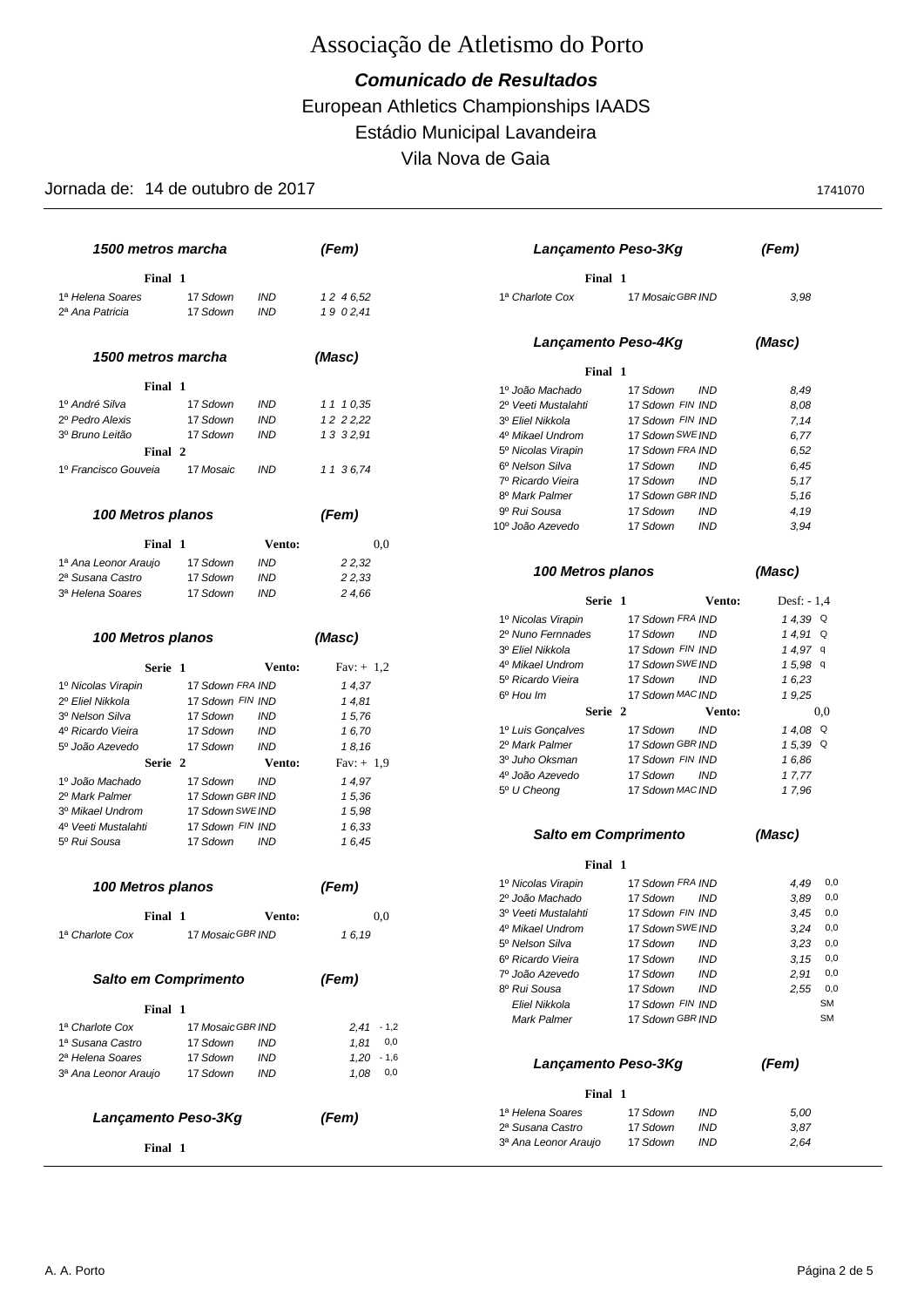### European Athletics Championships IAADS *Comunicado de Resultados* Estádio Municipal Lavandeira Vila Nova de Gaia

| <b>400 Metros Planos</b>                 |                                                    | (Fem)                      | 100 Metros planos                                                                                           |                         | (Masc)               |
|------------------------------------------|----------------------------------------------------|----------------------------|-------------------------------------------------------------------------------------------------------------|-------------------------|----------------------|
| Final 1                                  |                                                    |                            | Final A                                                                                                     |                         | <b>Vento:</b><br>0,0 |
| 1ª Zofia Dzieciol                        | 17 Sdown POL IND                                   | $1\,52,32$                 | 1º Luis Gonçalves                                                                                           | 17 Sdown<br><b>IND</b>  | 13,84                |
| 2ª Magdalena Dabrowska 17 Sdown POL IND  |                                                    | 1 5 6.64                   | 2º Nicolas Virapin                                                                                          | 17 Sdown FRA IND        | 13,96                |
| 3ª Jennifer Noqueira                     | 17 Sdown<br><b>IND</b>                             | 2 0 1,93                   | 3º Eliel Nikkola                                                                                            | 17 Sdown FIN IND        | 14,74                |
| 4ª Sandra Sousa                          | <b>IND</b><br>17 Sdown                             | 2 0 2.82                   | 4º Nuno Fernandes                                                                                           | 17 Sdown<br><b>IND</b>  | 14,82                |
| 5ª Elsa Taborda                          | 17 Sdown<br><b>IND</b>                             | 208,18                     | 5 <sup>°</sup> Mark Palmer                                                                                  | 17 Sdown GBR IND        | 14,94                |
| Final 2                                  |                                                    |                            | 6 <sup>°</sup> Mikael Undrom                                                                                | 17 Sdown SWE IND        | 16,32                |
|                                          |                                                    |                            |                                                                                                             |                         |                      |
| 1ª Charlote Cox                          | 17 Mosaic GBR IND                                  | 1 2 6, 13                  |                                                                                                             |                         |                      |
| <b>400 Metros Planos</b>                 |                                                    | (Masc)                     | 100 Metros planos                                                                                           |                         | (Masc)               |
|                                          |                                                    |                            | Final B                                                                                                     |                         | 0,0<br>Vento:        |
| Final 1                                  |                                                    |                            | 1º Ali Topaloglu                                                                                            | 17 Mosaic TUR IND       | 15,48                |
| 1º Nuno Silva                            | 17 Sdown<br><b>IND</b>                             | 1 1 1, 11                  | 2º Jani Toyryla                                                                                             | 17 Mosaic FIN IND       | 16,32                |
| 2º Noe Arguijo Navarro                   | 17 Sdown MEX IND                                   | 1 1 4.59                   | 3º Francisco Gouveia                                                                                        | 17 Mosaic<br><b>IND</b> | 17,29                |
| 3º Mark Palmer                           | 17 Sdown GBR IND                                   | 1 1 7,67                   |                                                                                                             |                         |                      |
| 4º Mikael Undrom                         | 17 Sdown SWE IND                                   | 121,98                     |                                                                                                             |                         |                      |
| 5º Paulo Henriques                       | 17 Sdown<br><b>IND</b>                             | 128,43                     | 1.500 Metros                                                                                                |                         | (Fem)                |
| 6º João Gregório                         | 17 Sdown<br><b>IND</b>                             | 140,08                     |                                                                                                             |                         |                      |
| Final 2                                  |                                                    |                            | Final 1                                                                                                     |                         |                      |
| 1º Juan R Mascorro                       |                                                    |                            | 1ª Jennifer Noqueira                                                                                        | 17 Sdown<br><b>IND</b>  | 10 57.92             |
| 2º Francisco Gouveia                     | 17 MosaicMEX IND<br>17 Mosaic<br><b>IND</b>        | 109.81                     | 2ª Elsa Taborda                                                                                             | 17 Sdown<br><b>IND</b>  | 1 1 3 4,59           |
|                                          |                                                    | 1 3 1,47                   |                                                                                                             |                         |                      |
| 100 Metros planos                        |                                                    | (Masc)                     | 1.500 Metros                                                                                                |                         | (Masc)               |
| Final 1                                  | Vento:                                             | 0,0                        | Final 1                                                                                                     |                         |                      |
|                                          |                                                    |                            | 1º Paulo Henriques                                                                                          | 17 Sdown<br><b>IND</b>  | 7 1 3,77             |
| 1º Jani Toyryla                          | 17 Mosaic FIN IND                                  | 16,48                      | 2º João Gregório                                                                                            | 17 Sdown<br><b>IND</b>  | 8 2 1,79             |
| 2º Francisco Gouveia<br>3º Ricardo Pires | 17 Mosaic<br><b>IND</b><br><b>IND</b><br>17 Mosaic | 17,13                      | Final 2                                                                                                     |                         |                      |
|                                          |                                                    | 17,60                      | 1º Francisco Gouveia                                                                                        | 17 Mosaic<br><b>IND</b> | 7 3 1,01             |
| Salto em Comprimento                     |                                                    | (Masc)                     |                                                                                                             |                         |                      |
| Final 1                                  |                                                    |                            | 4X100 Metros Planos                                                                                         |                         | (Fem)                |
| 1º Ricardo Pires                         |                                                    |                            | Final 1                                                                                                     |                         |                      |
|                                          | 17 Mosaic<br><b>IND</b><br>17 Mosaic<br><b>IND</b> | 2,98<br>0,0<br>2.50<br>0,0 | 1ª Pol / Sui / Por                                                                                          | 17 Sdown *** IND        | 1 2 7,73             |
| 2º Francisco Gouveia<br>Jani Toyryla     | 17 Mosaic FIN IND                                  | <b>SM</b>                  | ana leonor araujo (2017) /<br>magdalena dabrowska (2017) /<br>chiara zeni (2017) / zofia dzieciol<br>(2017) |                         |                      |
| Lancamento Peso-4Kg                      |                                                    | (Masc)                     | 2ª Portugal                                                                                                 | 17 Sdown<br><b>IND</b>  | 1 2 8,24             |
| Final 1                                  |                                                    |                            | sandra sousa (2017) / elsa<br>taborda (2017) / susana castro                                                |                         |                      |
| 1º Ricardo Pires                         | <b>IND</b><br>17 Mosaic                            | 7,85                       | (2017) / jennifer nogueira (2017)                                                                           |                         |                      |
| 2º Jani Toyryla                          | 17 Mosaic FIN IND                                  | 7,34                       |                                                                                                             |                         |                      |
| 3º Francisco Gouveia                     | 17 Mosaic<br><b>IND</b>                            | 5,49                       |                                                                                                             |                         |                      |
|                                          |                                                    |                            | 4X100 Metros Planos                                                                                         |                         | (Masc)               |
| 100 Metros planos                        |                                                    | (Fem)                      | Final 1                                                                                                     |                         |                      |
| Final 1                                  | <b>Vento:</b>                                      | 0,0                        | 1º Portugal<br>joão machado (2017) / nuno                                                                   | 17 Sdown<br><b>IND</b>  | 59.88                |
| 1ª Chiara Zeni                           | 17 Sdown SUI IND                                   | 17,38                      | fernnades (2017) / luis                                                                                     |                         |                      |
| 2ª Susana Castro                         | 17 Sdown<br><b>IND</b>                             | 2 2,30                     | gonçalves (2017) / nelson silva                                                                             |                         |                      |
| 3ª Ana Leonor Araujo                     | 17 Sdown<br><b>IND</b>                             | 2 2,49                     | (2017)                                                                                                      |                         |                      |
| Final 2                                  | Vento:                                             | 0,0                        | 2º Finlandia                                                                                                | 17 Sdown FIN IND        | 68,92                |
|                                          |                                                    |                            | veeti mustalahti (2017) / eliel<br>nikkola (2017) / joonas elo (2017)                                       |                         |                      |
| 1ª Charlote Cox                          | 17 Mosaic GBR IND                                  | 15,97                      | / juho oksman (2017)                                                                                        |                         |                      |
| 2ª Dilara Çevik                          | 17 Mosaic TUR IND                                  | 2 3,50                     |                                                                                                             |                         |                      |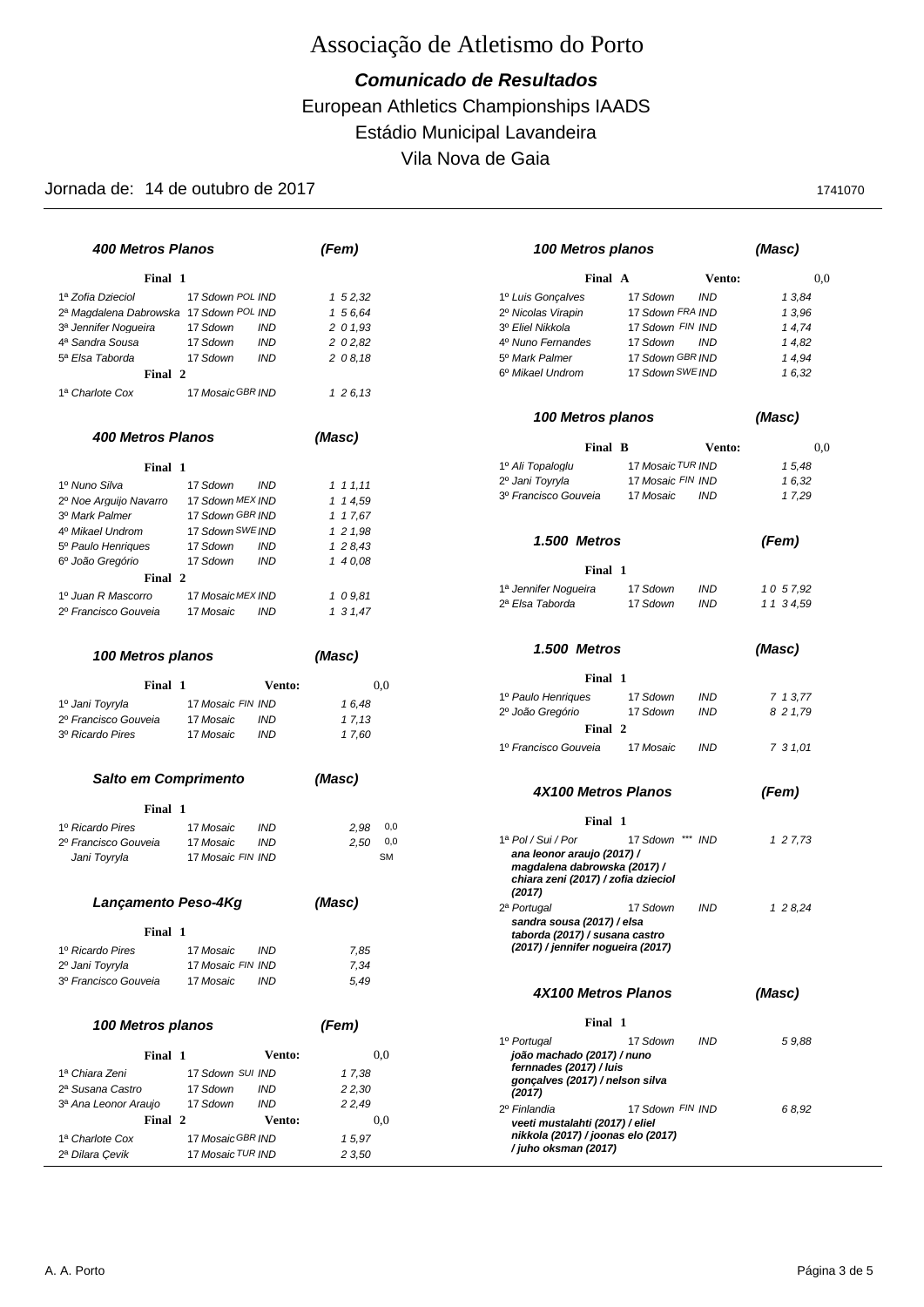### European Athletics Championships IAADS *Comunicado de Resultados* Estádio Municipal Lavandeira Vila Nova de Gaia

| <b>800 Metros Marcha</b>                 |                              |            | (Fem)               | 200 Metros                                |                                            | (Fem)                      |
|------------------------------------------|------------------------------|------------|---------------------|-------------------------------------------|--------------------------------------------|----------------------------|
| Final 1                                  |                              |            |                     | Serie 2                                   | Vento:                                     | Desf: $-2,7$               |
| 1ª Helena Soares                         | 17 Sdown                     | <b>IND</b> | 6 1 9,80            | 1ª Ana Leonor Araujo                      | <b>IND</b><br>17 Sdown                     | $49.05$ q                  |
| 2ª Ana Patricia                          | 17 Sdown                     | <b>IND</b> | 10 0 1,27           | 2ª Susana Castro                          | <b>IND</b><br>17 Sdown                     | $52,83$ q                  |
|                                          |                              |            |                     | Serie 3                                   | Vento:                                     | Desf: $-2,7$               |
|                                          |                              |            |                     | 1ª Charlote Cox                           | 17 Mosaic GBR IND                          | 36.06                      |
| 800 Metros Marcha                        |                              |            | (Masc)              | 2ª Dilara Çevik                           | 17 Mosaic TUR IND                          | 56,40                      |
| Final 1                                  |                              |            |                     |                                           |                                            |                            |
| 1º André Silva                           | 17 Sdown                     | <b>IND</b> | 5 4 0,87            | 200 Metros                                |                                            | (Masc)                     |
| 2º Pedro Alexis                          | 17 Sdown                     | <b>IND</b> | 6 2 9,08            |                                           |                                            |                            |
| 3º Bruno Leitão                          | 17 Sdown                     | <b>IND</b> | 6 3 7,24            | Serie 1                                   | <b>Vento:</b>                              | Desf: $-2.1$               |
| Final 2                                  |                              |            |                     | 1º Luis Gonçalves                         | <b>IND</b><br>17 Sdown                     | 30,189                     |
| 1º Francisco Gouveia                     | 17 Mosaic                    | <b>IND</b> | 6 0 1,61            | 2º Mark Palmer                            | 17 Sdown GBR IND                           | $32,23$ q                  |
|                                          |                              |            |                     | 3º Noe Arquijo Navarro                    | 17 Sdown MEX IND                           | 34,159                     |
|                                          |                              |            |                     | 4 <sup>o</sup> Hou Im                     | 17 Sdown MAC IND                           | 39,87                      |
| Salto em Comprimento                     |                              |            | (Masc)              | Serie 2                                   | Vento:                                     | Desf: $-1,7$               |
|                                          |                              |            |                     | 1º Nicolas Virapin                        | 17 Sdown FRA IND                           | $30,21$ q                  |
| Final 1                                  |                              |            |                     | 2º Ricardo Vieira                         | 17 Sdown<br><b>IND</b>                     | $37,38$ q                  |
| 1º Nicolas Virapin                       | 17 Sdown FRA IND             |            | $4.51 - 1.8$        | 3º João Azevedo                           | 17 Sdown<br><b>IND</b>                     | 38,98                      |
| 2º Eliel Nikkola                         | 17 Sdown FIN IND             |            | 4,28<br>0,0         | Serie 3                                   | Vento:                                     | 0.0                        |
| 3º João Machado                          | 17 Sdown                     | <b>IND</b> | 0,0<br>3,82         | 1º Nuno Fernandes                         | 17 Sdown<br><b>IND</b>                     | $30,93$ q                  |
| 4º Luis Gonçalves                        | 17 Sdown                     | <b>IND</b> | $3,81 - 1,2$        | 2º Rui Sousa                              | 17 Sdown<br><b>IND</b>                     | $35,05$ q                  |
| 5 <sup>°</sup> Veeti Mustalahti          | 17 Sdown FIN IND             |            | 3,52<br>0,0         | 3º Mikael Undrom                          | 17 Sdown SWEIND                            | $35,34$ q                  |
| 6 <sup>°</sup> Mark Palmer               | 17 Sdown GBR IND             |            | 3,49<br>0,0         | 4 <sup>°</sup> U Cheong                   | 17 Sdown MAC IND                           | 39,22                      |
| 7º Nelson Silva                          | 17 Sdown                     | <b>IND</b> | 0,0<br>3,43<br>0,0  |                                           |                                            |                            |
| 8º Ricardo Vieira<br>9º Mikael Undrom    | 17 Sdown<br>17 Sdown SWE IND | <b>IND</b> | 3.37<br>3,34<br>0,0 |                                           |                                            |                            |
| 10 <sup>°</sup> Juho Oksman              | 17 Sdown FIN IND             |            | $3.04 - 1.9$        | 800 Metros                                |                                            | (Fem)                      |
| 11º João Azevedo                         | 17 Sdown                     | <b>IND</b> | 0,0<br>2.99         |                                           |                                            |                            |
| 12º Rui Sousa                            | 17 Sdown                     | <b>IND</b> | $2,57 - 1,6$        | Final 1                                   |                                            |                            |
| Final 2                                  |                              |            |                     | 1ª Jennifer Nogueira                      | 17 Sdown<br><b>IND</b>                     | 5 1 7,37                   |
| 1º Juan R Mascorro                       | 17 MosaicMEX IND             |            | 4.00<br>0,0         | 2ª Elsa Taborda                           | 17 Sdown<br><b>IND</b>                     | 5 2 8,01                   |
| 2º Ricardo Pires                         | 17 Mosaic                    | <b>IND</b> | 3,08<br>0,0         |                                           |                                            |                            |
| 3º Jani Toyryla                          | 17 Mosaic FIN IND            |            | 0,0<br>3,01         |                                           |                                            |                            |
| 4º Francisco Gouveia                     | 17 Mosaic                    | <b>IND</b> | $2,40 - 2,3$        | 800 Metros                                |                                            | (Masc)                     |
|                                          |                              |            |                     | Final 1                                   |                                            |                            |
|                                          |                              |            |                     | 1º Noe Arguijo Navarro                    | 17 Sdown MEX IND                           | 303,38                     |
| Lançamento Peso-3Kg                      |                              |            | (Fem)               | 2º Mark Palmer                            | 17 Sdown GBR IND                           | 3 0 9,60                   |
| Final 1                                  |                              |            |                     | 3º Paulo Henriques                        | 17 Sdown<br>IND                            | 3 1 7,34                   |
| 1ª Iomar Santos Barbosa 17 Sdown BRA IND |                              |            | 6.19                | 4º João Gregório                          | 17 Sdown<br><b>IND</b>                     | 4 0 7,44                   |
| 2ª Helena Soares                         | 17 Sdown                     | IND        | 5,09                | Final 2                                   |                                            |                            |
| 3ª Ana Patricia                          | 17 Sdown                     | IND        | 4,30                | 1º Francisco Gouveia                      | 17 Mosaic<br><b>IND</b>                    | 3 4 0,80                   |
| 4ª Susana Castro                         | 17 Sdown                     | <b>IND</b> | 3,84                |                                           |                                            |                            |
| Final 2                                  |                              |            |                     |                                           |                                            |                            |
| 1ª Dilara Çevik                          | 17 Mosaic TUR IND            |            | 4.69                | Salto em Comprimento                      |                                            | (Fem)                      |
| 2ª Charlote Cox                          | 17 Mosaic GBR IND            |            | 3.94                |                                           |                                            |                            |
|                                          |                              |            |                     | Final 1                                   |                                            |                            |
|                                          |                              |            |                     | 1ª Chiara Zeni                            | 17 Sdown SUI IND                           | $3,28$ 0,0                 |
| 200 Metros                               |                              |            | (Fem)               | 2ª Magdalena Dabrowska 17 Sdown POL IND   |                                            | $2,21 - 1,6$               |
|                                          |                              |            |                     | 3ª Susana Castro                          | 17 Sdown<br><b>IND</b><br>17 Sdown POL IND | $2,07$ 0,0                 |
| Serie 1                                  |                              | Vento:     | $_{0,0}$            | 4ª Zofia Dzieciol<br>5ª Ana Leonor Araujo | 17 Sdown<br><b>IND</b>                     | $2,04 - 1,5$<br>$1,27$ 0,0 |
| 1ª Magdalena Dabrowska 17 Sdown POL IND  |                              |            | $44,20$ q           |                                           |                                            |                            |
| 2ª Zofia Dzieciol                        | 17 Sdown POL IND             |            | 48,159              | Final 2                                   |                                            |                            |
| 3ª Sandra Sousa                          | 17 Sdown                     | IND        | $49,24$ q           | 1ª Charlote Cox                           | 17 Mosaic GBR IND                          | $2,62$ 0,0                 |
| 4 <sup>a</sup> Jennifer Nogueira         | 17 Sdown                     | <b>IND</b> | 53,929              |                                           |                                            |                            |
| Serie 2                                  |                              | Vento:     | Desf: $-2,7$        |                                           |                                            |                            |
|                                          |                              |            |                     |                                           |                                            |                            |